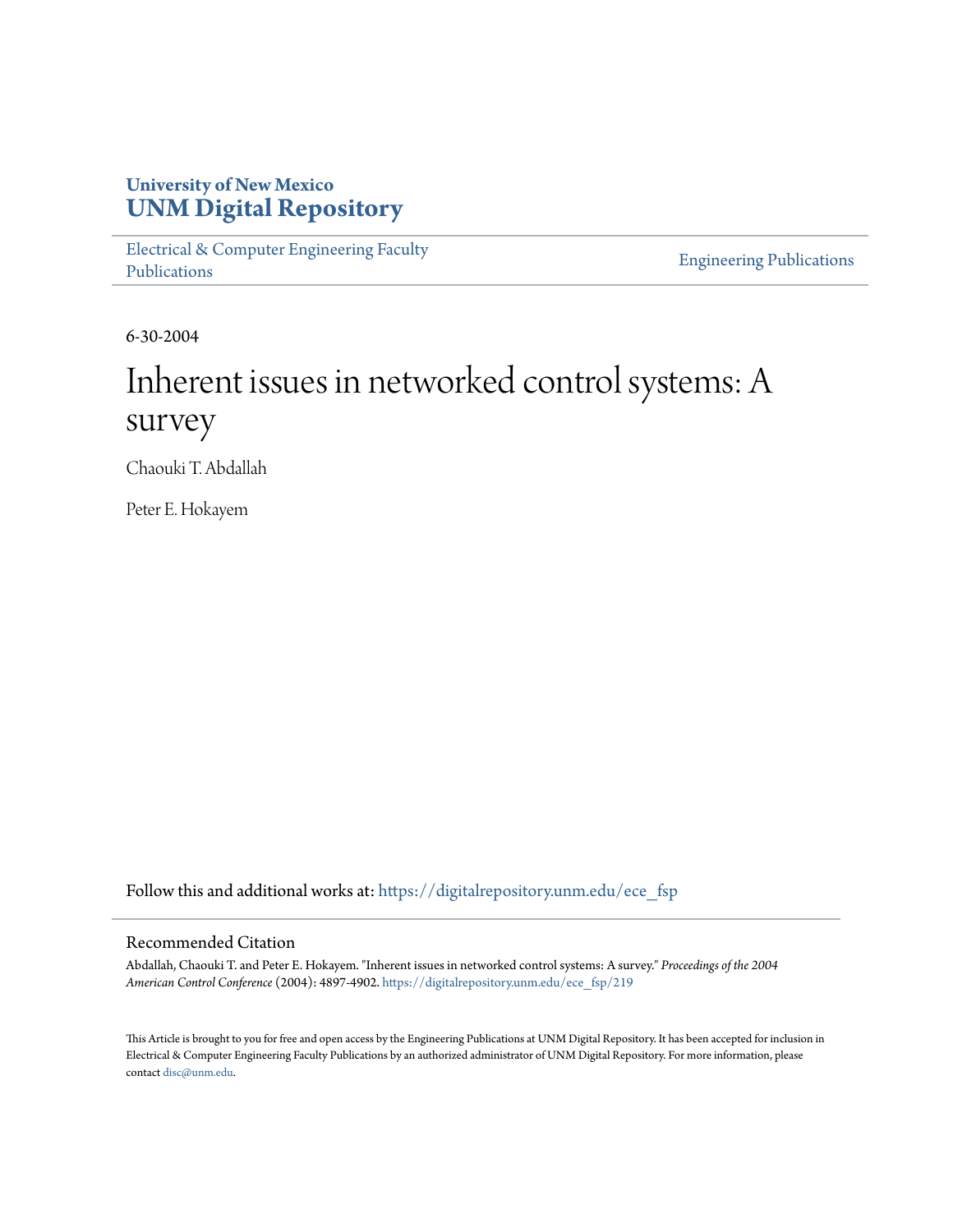## **Inherent Issues in Networked Control Systems: A Survey**

Peter F. Hokayem<sup>\*</sup> and Chaouki T. Abdallah<sup>\*\*</sup>

Abstract—Due to major advancements in the area of net**working over the past decade, a new paradigm of control systems has emerged, namely Networked Control Systems. Such systems differ from classical control systems in that their control loops are** *closed* **around communication networks. Thus the need for new stability and performance guarantees arises.** In **this paper we aim to shed some light on the major advancements and inherent problems in Networked Control Systems.** 

#### I. INTRODUCTION

Over the past decade, major advancements in the area of communication and computer networks **[48]** have made it possible for control engineers to include them in feedback systems in order to achieve real-time requirements. This gave rise to a new paradigm in control systems analysis and design, namely Networked Control Systems (Figure 1). *Networked Control Systems (NCSsJ, are control systems whose conrrol loop is closed around a communications network.*  In such systems, the feedback is no longer instantaneous **as**  in classical control systems. Many systems fall under such classification and several examples of NCSs can be found in various areas such as: Automotive industry *[25],* 1291, [47], teleautonomy **1451, [SI,** teleoperation of robots [l], [16], **[411, 1421, [431,** and automated manufacturing systems [30]. Including the network into the design of such systems has made it possible to increase mobility, reduce the cost of dedicated cabling, ease upgrading of systems, and render maintenance easier and cheaper. The drawback, however, is that the complexity of analysis and design of such systems increases manyfold. In order to achieve better performance in NCSs, several protocols were specifically developed to deal with the stringent demands of such control systems (see 1311 for comparison). The main objective of control networks was elegantly stated in **[48]:** *"Conrrol* networks *must' shuttle countless small but frequent packets among a relatively large ser* of *nodes."* 

The paper is intended as a brief survey of established results in the area of NCSs and is divided into two major sections. Section **I1** deals with several models that have been proposed to study the performance and various control schemes in NCSs. In Section III we address three challenges that face control engineers when designing NCSs, namely: Packet loss, time-delay, and limited communication.

This **work** has been supponed by NSF Grant INT-981831? and NSF Grant 0233205.

\* P.F. Hokayem **is a** graduate student at the Department of Electrical and Computer Engineering. University of Illinois at Urbana-Champaign, IL, hal@control.csl.uiuc.edu

C.T. Abdallah **is** with the Department of Electrical and Computer Engineenng, University of New Mexico, Albuquerque, NM [chaouki@ece.unm.edu](mailto:chaouki@ece.unm.edu)

#### **803-8335404/\$17.00 02004 AACC**

For the remainder of this paper let  $(A, B)$  be the system matrices corresponding to a continuous-time LTI system, and  $(\Phi, \Gamma)$  are sampled system counterparts with a sample period h.



Fig. **I.** Networked Control System

#### **11. EXISTING** MODELS

In this section we, concentrate on presenting several models and control methods that have been utilized to deal with NCSs.

#### *A. Sampled-Data*

The sampled-data model is the first natural approach for design over networks due to our inability to transmit continuous signals over a digital communications network. The main objective of such technique is to obtain the longest sampling time  $h$  that can achieve stability, and consequently lower the usage of the network. In [23] the linear continuous time-invariant system was studied with an ideal uniform sampler  $S_h$ :  $v_k = v(t = kh), k \in \mathbb{Z}_+ = \{0, 1, 2, \dots\}$ and the corresponding zero-order hold  $\mathcal{H}_T : v(t) = v_k, t \in$  $[kh, (k+1)h], k \in \mathbb{Z}_+$ , where *v* is a generic signal. A linearquadratic-regulator **(LQR)** design framework with full-state feedback, for the system  $(A, B)$  with the performance index  $V = \int_{t_0}^{T} (x^T Q x + u^T R u) dt$ , the goal is to characterize the stability of the sampled-data system with respect to the same control Lyapunov function that was used to study the nonnetworked system and a decay rate close to the original closed-loop continuous-time system, i.e. characterize the couple  $(P, \epsilon L)$ ,  $\epsilon > 0$ , since the original system's stability is characterized by *(P,L).* The interested reader should consult **[231** for stability results, which will be omitted here for brevity.

The sampled-data model was also used in [20], where the network was modelled at an ideal sampler and hold device, and the stability analysis was performed after *lifting* the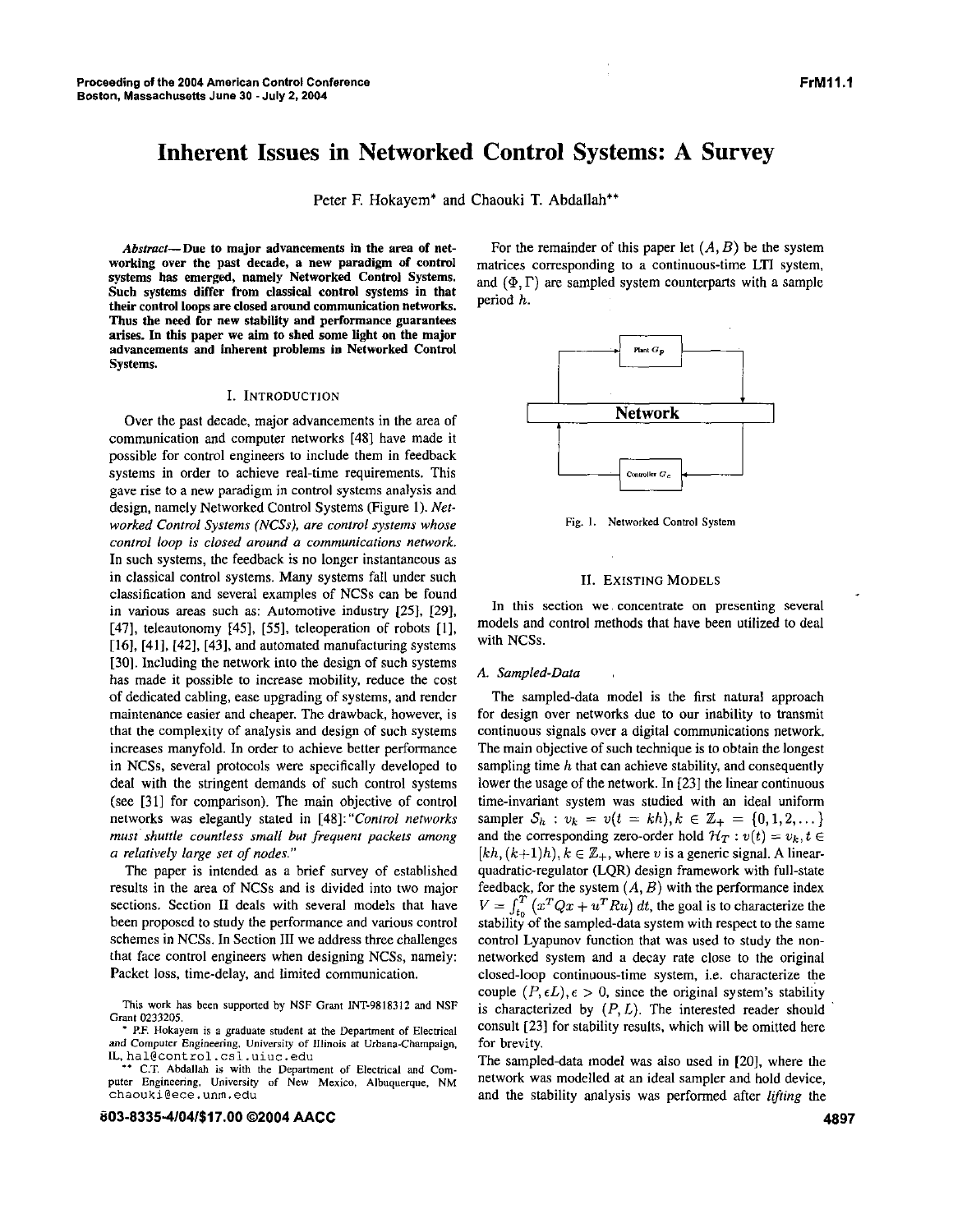system into an LTI setting and sufficient results using Lyapunov analysis were obtained on the maximum sampling period.

#### B. Model-Based NCS Control

The authors of [38] present an extended structural analysis of NCSs, using an eigenvalue approach. In their model, the network resides between the sensors attached to the plant, and the actuators. The network is modelled as a fixedrate sampling  $(h)$  of the continuous plant. They also provide a model plant  $(\hat{A}, \hat{B})$  that provides a state estimate  $(\hat{x}(t))$ , and the error between the actual plant and the model plant  $(e(t) = x(t) - \hat{x}(t))$  is used to augment the state-vector, with the input being  $u(t) = K\hat{x}(t)$ . The idea behind this setting is to only transmit the measured state vector via the network periodically, and construct the state between the samples using the model plant. This reduces the communication bandwidth requirement of the networked system, hence lowering the utilization of the network. Then, stability analysis is applied to the following augmented system  $\begin{bmatrix} \dot{x}(t) \\ \dot{e}(t) \end{bmatrix} = \begin{bmatrix} A + BK & -BK \\ \tilde{A} + \tilde{B}K & \hat{A} - \tilde{B}K \end{bmatrix} \begin{bmatrix} x(t) \\ e(t) \end{bmatrix} \triangleq \Lambda \begin{bmatrix} x(t) \\ e(t) \end{bmatrix}$  where  $\tilde{A} = A - \hat{A}$  and  $\tilde{B} = B - \hat{B}$ , in order to obtain necessary and sufficient conditions for guaranteeing stability of the closed-loop system. They analyze the performance of the system when the full state and partial state are available for feedback. Finally, they end with an analysis for discretetime systems. This method has been extended recently into a stochastic setting in [39] where almost sure and meansquare stability conditions were obtained for random delays.

#### *C.* Perturbation

The use of perturbation theory (see [26]) has been a very effective tool for studying the stability of NCSs in [5], [57], [58], [59], [60], [61], [65], [66]. Let  $\hat{u}(t)$  and  $\hat{y}(t)$ are perturbed versions of the original signals  $u(t)$  and  $y(t)$ , after passing through the network.

The error introduced by the network is  $e(t)$  $\left[ \begin{array}{c} \hat{y}(t) \ \hat{u}(t) \end{array} \right] = -$ 

 $\left[\begin{array}{c} y(t) \\ y(t) \end{array}\right]$  and the augmented system involves the plant  $(x_p(t))$ , controller  $(x_c(t))$  and the error state vectors as

follows: 
$$
\dot{z}(t) \triangleq \left\lfloor \frac{x(t)}{\dot{e}(t)} \right\rfloor \triangleq \left\lfloor \frac{\dot{x}_p(t)}{\dot{e}(t)} \right\rfloor = \Lambda z(t)
$$
. The controller is designed to stabilize the network-free system

and a perturbation analysis is performed over the networked system.

A try-once-discard (TOD) protocol is introduced, where the next node' **to** transmit data on a multi-node network is decided on dynamically or statically based on the highest weighted error from the last transmission. The goal of

**'A node denotes every component of the system that is connected to the nelwork. such as sensors and aCNatorS** 

analysis for this protocol is to find a maximum transmission interval  $\tau_m$  that guarantees satisfactory stability performance of the NCS.

#### *D.* Hybrid Systems

NCS have been cast into a hybrid systems context [4], [9], [65], [66]. The motivation behind this model is that with the presence of the network, **a** control system becomes dependent on packet transmission and reception, hence the system's input changes/switches at each packet arrival. Consequently, the NCS has continuous dynamics (plant) and discrete dynamics (control-loop), yielding a hybrid system. In [65], [66] results previously derived for the stability of hybrid systems were utilized to find bounds on the maximum delay allowed by be introduced by the network. In particular, [65] models the network **as** a constant delay  $\tau$  introduced into the full state feedback as follows: introduced into the full state feedback as follows:<br> $\dot{x}(t) = Ax(t) - BK\hat{x}(t), \quad t \in [kh + \tau, (k+1)h +$ 

 $\begin{array}{l} x(t) = Ax(t) - BKx(t), \quad t \in [kh + \tau, (k+1)h + \tau] \ \hat{x}(t^+) = x(t - \tau), \qquad t \in [kh + \tau, k = 0, 1, 2, \ldots] \end{array}$  $\hat{x}(t^+) = x(t - \tau)$ ,  $t \in [kh + \tau, k = 0, 1, 2, \dots]$ <br>where *h* is the sampling period. Then the trajectory of the delayed state vector  $x(t - \tau)$  is solved for, in terms of  $x(t)$  and  $\hat{x}(t)$ . The bound on the delay  $\tau$  results from imposing Schur stability conditions on the following matrix.<br> $\begin{pmatrix} e^{Ah} & -E(h)BK \end{pmatrix}$  $-E(h)BK$  $H =$  $$ 

$$
f^{H} = \left( e^{A(h-\tau)} - e^{-A\tau} (E(h) - E(\tau))BK \right)^{\text{where}}
$$
  
for a given matrix M,  $E(h)M \equiv \int_0^h e^{A(h-\tau)} M d\tau$ .

Another approach that was presented in [4], [9], involved a specialization of the Witsenhausen hybrid-state continuous time model in  $[62]$ , which was extended in to include N systems connected through a network, with the key assumption that the network induced delays are ignored. The performance of the extended hybrid model was illustrated through a Heating Ventilating and Air Conditioning (HVAC) temperature control system for 3 rooms.

#### 111. NCS INHERENT ISSUES

There are several issues that arise when dealing with NCS such as packet loss, time-delay, and limited communication.

#### A. Packet *Loss*

Packet loss is an inherent problem with most computer networks (see [11]) due to several factors such as transmission time-outs, transmission errors and limited buffer size. Lately, there have been several attempts to study the effect of packet loss on the performance of the networked system  $[35]$ ,  $[52]$ ,  $[65]$ ,  $[66]$ .

In [65], [66], a sufficient stability analysis was presented using Lyapunov-type analysis, where packet loss/no-loss was modelled as a switch that results with two plant models corresponding to the either case, and the control is a simple state feedback  $u_k = -Kx_k^{net}$ , where the vector  $x_k^{net}$  is the state after the network/switch, which takes the value  $x_k$ when the packet is delivered or  $x_{k-1}^{net}$  if the packet is lost. With the above setting, a minimum bound on the successful transmission rate *r* given by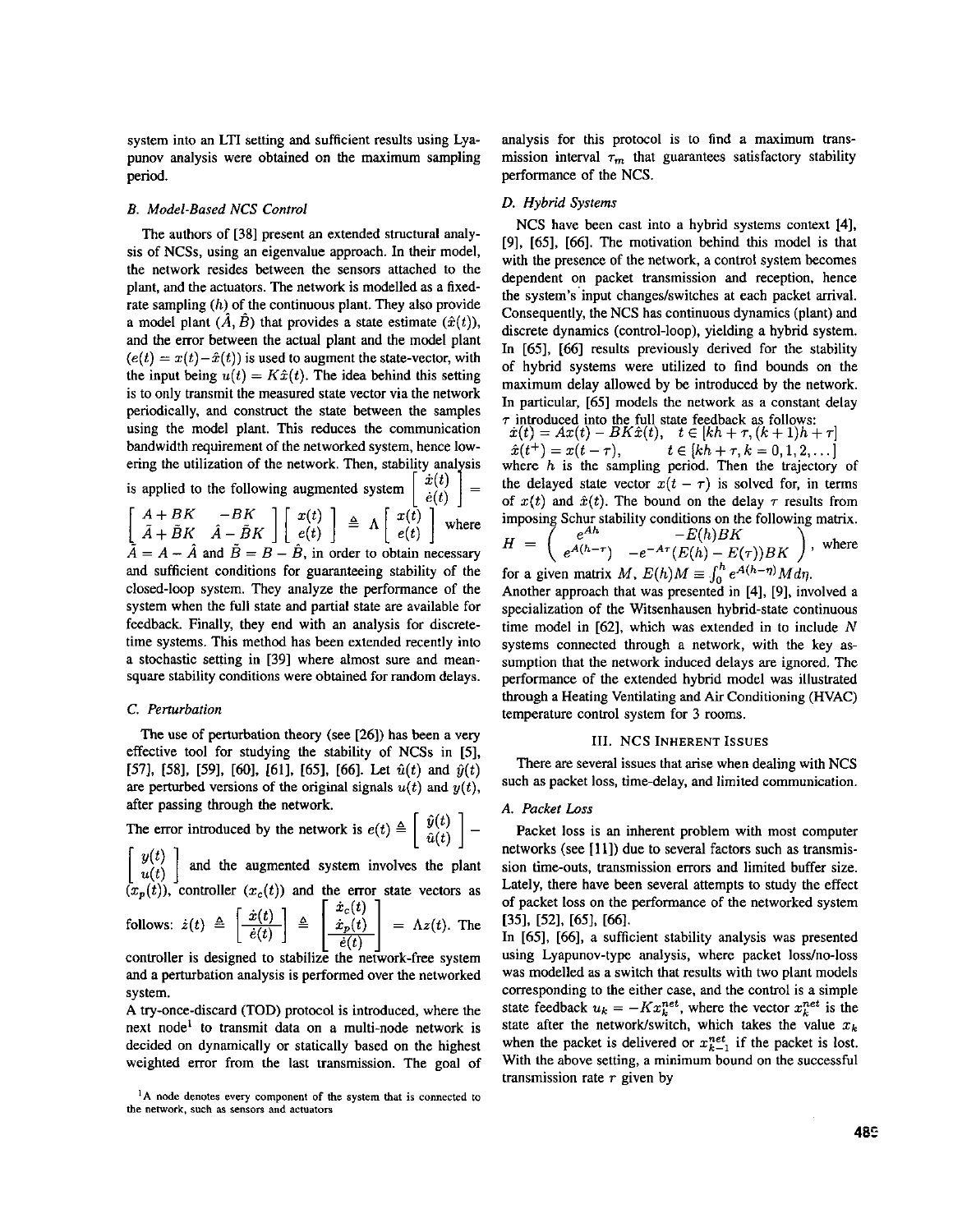$$
\frac{1}{1-\frac{\log(\lambda_{\max}^2(A-BK))}{\log(\lambda^2 - (A))}} < r \le 1.
$$

The stochastic counterpart of the above approach was undertaken in **1351, [52],** where the probability of dropping a packet is  $p$ , an approach that results with a closed-loop Markovian jumping system  $x_{k+1} = \Gamma_{\theta_k} x_k$ , where  $\Gamma_k^i$  is the closed-loop system matrix that evolves according to the outcome of the Markov chain  $(\theta_k \in \{0, 1\})$  at time step  $k$ , and  $x_k$  is the augmented state vector that involves the state of the plant  $\bar{x}_k$ , and that of the controller. The following mean square stability theorem for the closed loop summarizes.

*fheorem 1:* [52] Given  $p_j$ ,  $j \in \{1, 2\}$ , the closed-loop system is mean-square stable if and only if there exists a matrix  $P > 0$  such that  $P - \sum_{j=1}^{2} p_j \Gamma_j^T P \Gamma_j > 0$ .

#### *E. Delay Analysis*

A major problem in NCS is that the network introduces random delays. Since the network is utilized to transmit packets of the sampled values of the output/state of the system, and several systems might he connected to the same network, delay is inevitable and might cause deterioration of the system performance. There are several references that deal with the delay specifically for NCSs [2], [6], [17], [19], [27], [44], [49], [64]. The general framework for the analysis of time delay in NCS involves a continuous plant  $G(s)$ , a sampler  $(S_h)$  with rate h, and a zero-order hold  $(H_h)$  device (ZOH), and a discrete controller  $C(z)$ . The  $(n_h)$  device (zOH), and a discrete controller  $C(2)$ . The network introduces two delays, the first  $\tau_k^{sc}$  between the sensors and the controller, and another  $\tau_k^{ca}$  between the controller and plant actuators. Like all sampled-data control systems, there is also an underlying computational delay  $\tau^c$ representing the time the controller consumes to provide the desired input signal, however, this delay is usually absorbed into  $\tau_k^{ca}$  (see [2]). A proposition that suggests lumping both delays into one delay  $\tau = \tau_k^{sc} + \tau_k^{ca}$  is provided in [17], to which the reader is referred.

There are two inherent problems in NCS that result from network-induced delays [171, **[491:** 

Message rejection: When two or more samples from the sensors reach the controller between two sampling instants, then one of the messages is discarded.

Vacant Sampling: When no data arrives to the controller during one sampling period, then the controller uses the previous sample or an interpolated one.

Assuming that the two delays can be lumped into  $\tau$ , then 3 cases may arise:  $\tau < h$ ,  $\tau = \alpha h$ , or  $\tau = \alpha h + \tau'$ , where  $\alpha \in \mathbb{N}$  and  $\tau' < h$ .

### *Case #1:*  $\tau < h$

In this case the delay is less than the sampling period and the system is modelled **as** in **[2].** 

 $\int_0^{h-\tau} e^{A\eta} d\eta B$ , and  $\Gamma_1 = e^{A(h-\tau)} \int_0^{\tau} e^{A\eta} d\eta B$ . This model was used along in a stochastic optimality setting in setting in [44] with the addition of disturbances  $v_k$  and  $w_k$  $x_{k+1} = \Phi x_k + \Gamma_0 u_k + \Gamma_1 u_{k-1}$ , where  $\Phi = e^{Ah}$ ,  $\Gamma_0 =$  $x_{k+1} = \Phi x_k + \Gamma_0 u_k + \Gamma_1 u_{k-1} + v_k$ 

#### $y_k = Cx_k + w_k$

where  $w_k$  and  $v_k$  are uncorrelated zero mean Gaussian white noise stochastic processes. With such setup, the delay  $\tau_k$  is random and depends on the network load which is modelled as a Markov process. For each state of the network load, *Low, Medium,* or *High,* there exist a corresponding distribution for the delay. The delay switches between different states, and an LQG optimal control problem is solved to generate a controller that guarantees stability. *Case* #2:  $\tau = \alpha h$ , where  $\alpha \in \mathbb{N}$ 

In such case where the delay is an integer multiple of the sampling period, it can be considered as a sensor-induced delay and a similar analysis can be followed as in **[15].**  We construct an augmented system by delaying the state  $\alpha$ times by a period *h,* which renders a virtually delay-free system that can he used for analysis or design.

*Case* #3:  $\tau = \alpha h + \tau'$ 

The discrete model here is combination of the previous two models and is represented as follows.

Cases **1** and **3** were studied in **[6]** and an augmented system with the system input being a part of the *state* vector was derived. Intervals for the allowable delay that maintains stability of the system were obtained for the integrator example.

Further results on delay in NCSs can be found in [34], where asynchronous sampling time is assumed for the sensors and controller. The value of  $\alpha$  was considered to be of random nature in **[27]** and stability is intended in the Mean Square sense. We conclude this section by mentioning one scheme that was presented in **[IO]** involved equipping the system with a queue on the sensor side and transmitting the size of the queue to the controller that uses this information in the estimation of the non-delayed state.

#### *C. Limited Communication*

Recent developments in NCS have targeted the issue of limited communication available for control. By introducing the network into the control system, issues like channel/network capacity, encoding/decoding schemes and quantization **arise.** With regard to control systems, the capacity of the channel/network and its ability to convey a reasonable amount of information plays an important role in characterizing the stability of the system. Furthermore, the measured system outputs must be transmitted in a packet form over the network, hence the need for sampling, quantization and encoding/decoding.

A recent line of research in **[40], [531, 1541** aims to characterize the interplay between communications and control, and to explore the effect of channel coding/decoding schemes on the stability of control systems in the deterministic and stochastic sense. In the same vein, a new notion of capacity called *any-time capacity* was introduced in [50]. Another trend for studying NCS has focused on invoking new quantization schemes that reduce the number of bits to be transmitted over the channel/ network, hence providing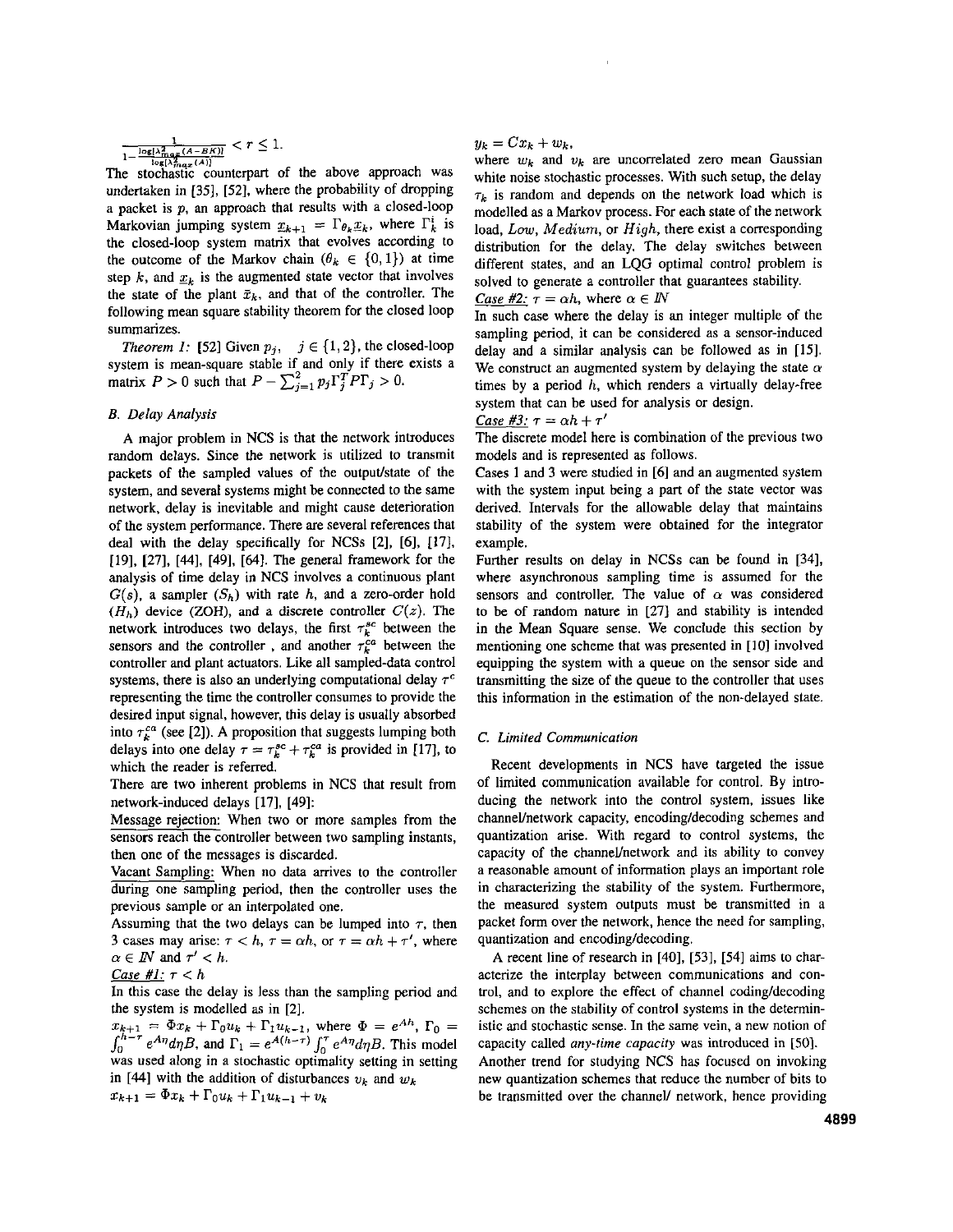the ability to use channels with limited capacities, as will be seen later.

*1) lnfonnation Theoretic Approach:* In [71, the concept of *attention* was introduced to the control of systems. The method involves solving an optimization problem to minimize an *attention functional* given by  $\zeta =$  $\int_{\omega} \psi(x, t, \frac{\partial u}{\partial x}, \frac{\partial u}{\partial t}) dx dt$  The outcome of this study is to obtain a measure for the control effort that has to be applied to the system to achieve stability. The more the input of the system varies with respect to time  $(||\frac{\partial u}{\partial x}||)$  and the system state ( $\left\|\frac{\partial u}{\partial x}\right\|$ ), the more attention we need for the system, and the more complex is the control law. This fact reflects on the NCS in the form of bit-rate; the more attention we need for the system the higher the bit-rate has to be. Furthermore, the bit-rate affects the capacity required from the network/channel in an information theoretic context which is the main focus in **[241, [371, [Sol, [531,** [541.

The extensive study in **[53]** has elegantly cast the control problem over networks into an information theoretic context. The network in an NCS problem was thought of **as**  a channel with optimal encoding/decoding and maximum available bit-rate. The goal was to derive a bound on the minimum bit-rate required for stability using different encoding and decoding schemes, a bound which was stated as  $R > \sum_{i=1}^{l} \lambda_i^u(A)$ , where  $\lambda_i^u(A)$  are the unstable eigenvalues of the matrix *A*, and  $l \leq n$  is the corresponding number of unstable eigenvalues. Consequently, there is a clear connection between the unstable eigenvalues of the system under consideration (control setting) and the bit-rate required (information theoretic setting). Hence the information rate required depends on the amount of attention to be given to the system, since the stable eigenvalues **do** not require attention and they decay to the origin asymptotically.

**2)** *Quantization Schemes:* It is well known **[2], [46]**  that once quantization is introduced into the control loop, it leads to a complicated nonlinear analysis and possible limit cycles. Over the past ten years, the quantization issue has become the subject of several studies for NCSs *[8],*  **[121, U31, [141, U81, [221, [231. [321, [331, [361, [561, [31**  in order to describe its impact on the performance of the control system and introduce new quantization schemes that achieve lower bit-rates, which in turn decrease the use of the network in the feedback **loop.** 

To the best of the authors' knowledge, most of the aforementioned studies were influenced by the leading work in **[121,** which was not motivated from an NCS point of view. The main concern was to demonstrate the behavior of discrete-time linear systems subject to quantization and operating under state feedback control law. A very striking observation is that under quantized state feedback control law given by  $u_k = f^k(Q(x_0), \ldots, Q(x_k))$  the set of initial conditions that have trajectories tending to the origin **as**   $k \rightarrow \infty$  has Lebesque measure zero, where *Q* is a uniform quantization mapping and *Q* **has** at least one unstable eigenvalue. Hence under such limited information about the states, traditional asymptotic stability cannot be achieved.

Accordingly, the notion of *containability* was introduced in **[63]** which basically describes a trapping region around the origin in which the state can be contained.

The next step in the analysis of quantized NCS was presented in [8], [14]. The main idea in [8] was to make the sensitivity of a uniform quantizer time-variant and include its dynamics in the analysis, via utilizing a zooming factor  $z \in \{-1, 1\}$  that increases/decreases the quantization sensitivity  $\Delta(t)$  to allow sufficient qualitative indication of the state location that guarantees stability. With such approach the stability of the un-quantized state/output can be extended to the quantized version since under state feedback, there exists a control policy of the form  $u(t) =$  $-KI_{[k_0\tau,\infty)}(t)\Delta(t)$ ,  $Q(x(t))$  where *Q* is a uniform quantizer with sensitivity  $\Delta(t)$  and  $k_0 > 0$ , such that the solution

of the closed-loop system<br>  $\begin{pmatrix} \dot{x}(t) \\ \Delta(t) \end{pmatrix} = \begin{pmatrix} Ax(t) - Bu(t) \\ G(z, \lfloor t/\tau \rfloor, q(x(\lfloor t/\tau \rfloor)), \Delta(\lfloor t/\tau \rfloor \tau)) \\ \text{approaches 0 as } t \rightarrow \infty, \text{ hence asymptotic stability is} \end{pmatrix}$ regained.

The idea of zooming in and out-type quantization was also explored in [I81 **as** well **as** in **[33].** Specifically, in **[33],**  the quantizer maintains a fixed number of partitions, but **starts** with large quantization partitions that shrink **as** the trajectory approaches the origin.

A slightly different idea was proposed in **[I41** for the design of the quantizer, in which the objective was to quantize as coarsely as possible while maintaining stability. The measure of coarseness depends on the *quantization density*  measure defined by  $\eta_Q = \lim_{\epsilon \to 0} \sup \frac{\hat{\#}^Q[\epsilon]}{\lambda}$ , where *Q* is a quantizer that stabilizes the system and  $\#\mathcal{Q}[\epsilon]$  is the number of levels that *Q* has in an interval  $[\epsilon, 1/\epsilon]$ . The coarsest quantizer corresponds to the quantizer with the smallest quantization density. It was shown that a quantizer which is coarsest with respect to a CLF  $V(x)$  is of logarithmic type, i.e. the levels are far apart when the state trajectory is far from the origin and get closer in a logarithmic fashion once close to the origin. The idea is that imprecise knowledge of the state is enough to steer the trajectory in the direction of the origin. Once close to the origin, more precise knowledge is required to reach the origin. The quantization density is redefined to include the effect of uniform sampling of period is required to reach the origin. The quantization density is<br>redefined to include the effect of uniform sampling of period<br>*h* as follows:  $\eta_{Q,h} = \frac{1}{h} \lim_{\epsilon \to 0} \sup_{z \to 0} \frac{\#\mathcal{Q}[z]}{\pi}$  This density mea-<br>sures the coar as well as in time (sampling), and the optimal sampling time  $\lambda_i^u(A)$  corresponds to the unstable eigenvalues of the system matrix *A*. Furthermore, the base for the optimal logarithmic quantizer and the optimal sampling period are independent, hence they can be chosen separately. The latter result result can be compared to that given in **[18].**  satisfies the following equality:  $h^* = \frac{\ln(1+\sqrt{2})}{\sum_{i=1}^{k} \lambda_i^u(A)}$ , where

Another interesting analysis appeared in **[221** and assumes there are two quantizers one residing between the plant sensors and the controller, and another between the controller and the plant actuators. This procedure is the more general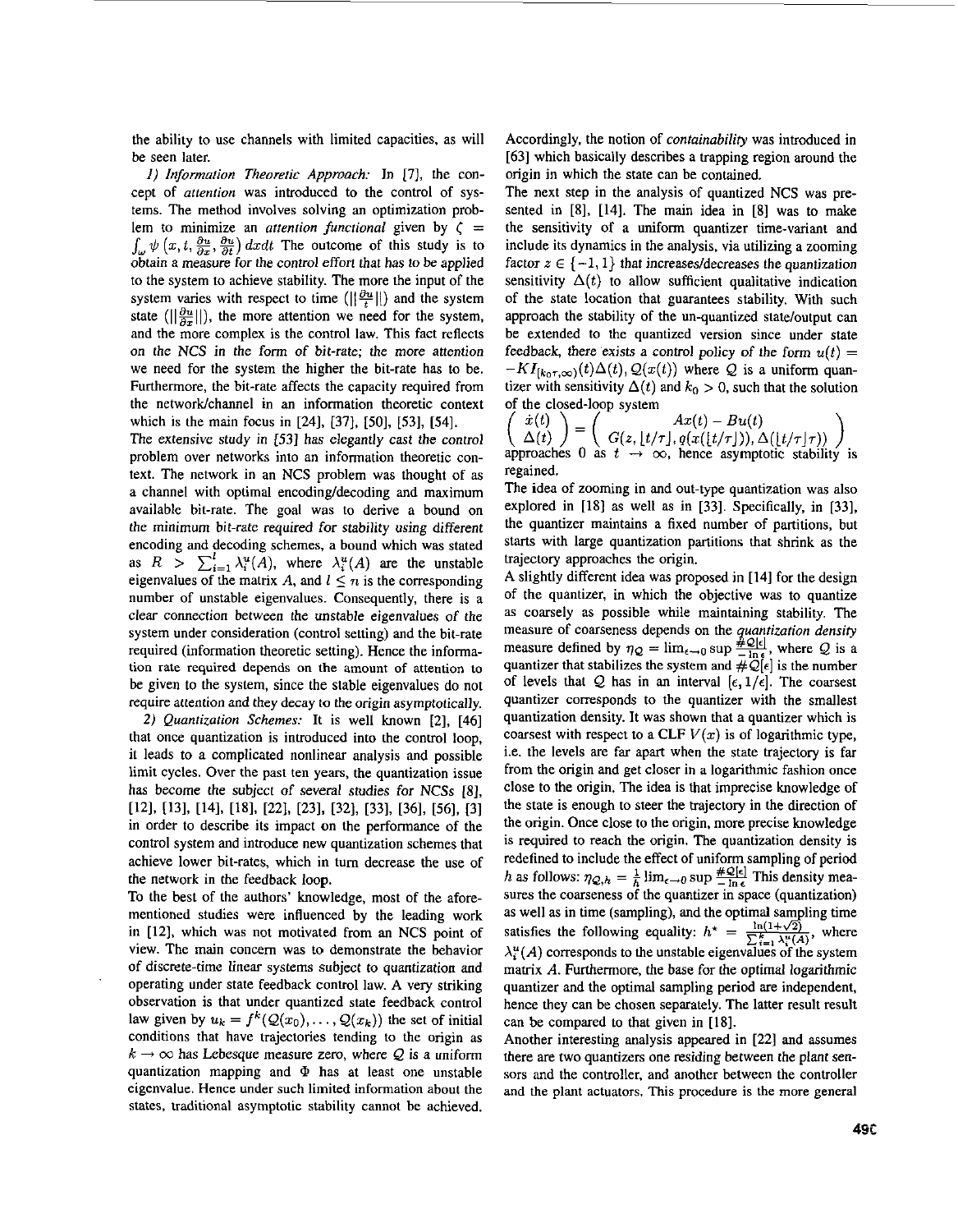in the sense that the network resides on both sides of the plant/controller, not solely between the plant sensors and controller.

*a) Chaotic Behavior:* Since asymptotic stability can not be achieved in the traditional sense, the analysis in [12] proceeds to characterize an invariant *trapping set*  $D$  to which all the trajectories tend after some time *N,* depending on the initial condition  $x_0$ . The analysis then aimed at characterizing the behavior of the system once the trajectory enters the invariant set *D*. For scalar systems, there exists an invariant probability measure  $\mu$  defined on  $\mathcal D$  such that:  $\mu : \mathcal{D} \to \mathcal{D}$ . Then, system inside  $\mathcal D$  operates on a density f as an initial condition. Hence, the evolution of the state trajectory can be characterized through the use of the *Frobenius-Perron* operator  $P$  (see [28]), and there exists an invariant distribution under which the system evolves.

This idea along with the *cell-to-cell mapping* [21] has recently reappeared in **[Si],** in which an autonomous quantized system can be represented by the evolution of the density defined on the state-space described by the **F-P**  operator, and a *density discretizer*  $D<sub>N</sub>$ , i.e.

 $f_{k+1}(x) = \mathcal{P}f_k(x)$ , given  $f_0(x)$  $\mathbb{P}(\mathcal{Q}(x)|f_0(x)) = D_Nf_k(x),$ 

where the discretizer  $D_N$  is defined by  $D_N$  :  $\mathcal{D} \rightarrow$  $\mathcal{W}^N$ , which is a projection of the density f onto an Ndimensional space, that represents the volume of the density resident in each quantization hyperbox.

#### **IV.** CONCLUSIONS

This paper has exposed the reader to several results pertaining to the analysis and design of Networked Control Systems. Several models that were utilized in the study of NCS such as sampled-data, model-based, and hybrid were presented briefly. **Also** some of the most critical problems in the design of NCS such as packet loss, network induced time-delays, and limited communication in the control loop were presented.

#### **REFERENCES**

- [1] R.J. Anderson and M.W. Spong, "Bilateral Control of Teleoperators with Time Delay." *iEEE Transactions on Automatic Control.* **AC-34,**  p. 494-501, May 1989.
- mom and B. Wittenmark. *Computer Conrmiied Systems:*  **121**  *Theory and Design, 2"d* Edition, Prentice Hall, Englewaod Cliffs, NI. 1990.
- I31 J. Baillieul. "Feedback Coding for Information-based Control: Operating Near the Data-Rate Limit," *Pmceedings ofthe IEEE Conference on Decision and Conrmi.* **Las** Vagas, Nevada USA, pp. 3229.3236, **Dec.** 2002.
- [4] O.V. Beldiman, *Control Networks*, Department of Electrical and Computer Engineering. Duke University. 1998.
- *<sup>151</sup>*0. Beldiman. **L.G.** Bushnell. G.C. Walsh, H.O. Wang and Y. **Hong,**  "Perturbations in Networked Control Systems." Proceedings ASME-IMECE DSCD, New York, NY. November 2001.
- I61 M.S. Branicky, S.M. Phillips and W. Zhang. "Stability of Networked Control **Systems:** Explicit Analysis of Delay." *Proceedings* **of** *rhe IEEE American Conrml Conference,* Chicago IL, **vol.** 4, pp. 2352- 2357, **June** 2000.
- E71 R.W. Brockett. "Minimum Anention Control:' *Pmceedings of rhe IEEE Conference on Decision and Conrmi,* San Diego, California USA. December 1997.
- [8] R.W. Brockett and D. Liberzon, "Quantized Feedback Stabilization of Linear Systems:' IEEE *Transactions on Automoric Contml,* ~01.45, **"0.7.** pp.1279-1289, July ZOM).
- [9] L. Bushnell, *0.* Beldiman and G. Walsh, "An Equivalence between **a** Control Network and **a** Switched Hybnd System." Lecture Notes in Computer Science, **v.** 1386. p.6480. Springer-Verlag 1998.
- [IO] H. Chan and **U. Ozganer,** 'Closed-loop control of systems with communication network with queues:' *Intrmarionnl Joumni of Conrmi,*  vol. 62, **no.** 3. pp. 493-510, 1995.
- **[I** *11* DE. Comer. Computer Networks *and Intemets,* lntemational Edition, Prentice Hall lntemational Inc., Upper Saddle River, NJ, **1999.**
- [I21 D.F, Delchamps. "Stabilizing **a** Linear System with Quantized State Feedback:' *IEEE Trmsactions on Automatic Contml,* **vol.** 35, **no. 8,**  pp. 916-924, August 1990.
- 1131 N. Elia and S.K. Mitter, "Quantization of Linear Systems:' *Pmceedings of the IEEE Conference on Decision and Control, Phoenix,* Arizona USA. pp. 3428-3433. December 1999.
- **[I41** N. Elia and S.K. Mitter, "Stabilization of Linear Systems With Limited Information;' *iEEE Tronsacliom* **on** *Aulomatic Conrmi.* **vol.**  46. no. 9, pp. 1384-1400. Sept. 2001.
- [I51 G.F. Franklin, 1.0. Powell and M. Workman. *Digital Contml of Dynamic System,* **3'd** Edition. Addison Wesley Longman Inc.. 1998.
- [16] F. Göktas, J.M. Smith and R. Bajcsy, "Telerobotics Over Communication Networks:' *Pmceedings ofthe* IEEE *Conference on Decision and Contml,* San Diego, Calif. USA, **vol.** 3, pp. 2399-2404. Dec 1997.
- [17] Y. Halevi and A. Ray, "Integrated Communication and Control Systems: Part I-Analysis:' *Joumnl of Dynamic System, Measurement, nnd Conrmi.* **vol.** 110. pp. 367-373. December 1988.
- 1181 **J.** Hespanha, A. **Ortega** and L. Vasudevan, 'Towards The Control of Linear Systems with Minimum Bit-Rate," *Pmceedings of the lnternnrional Symposium on rhe Mathematlcai Theoq of* Networks *and Syslem.* August 2002.
- [19] A. Hörjel, *Bluetooth in Control*, MS Thesis, Department of Automatic Control, Lund Institute **of** Technology. Lund. Sweden. 2001.
- I201 P.F. Hakayem, C.T. Abdallah. "Networked Control Systems: A Sampled-Data Approach". IEEE International Symposium **on** Intelligent Control, pp. 415-419. Houston, Texas. USA, October **5-8.** 2003.
- I211 C.S. Hsu. *Ceii-to-Cell Mapping: A Method of Ciobai Analysis for Nonlinear Sysfcms,* Applied Mathematical Sciences. vol. *64,*  Springer-Verlag. New York, 1987.
- [22] H. Ishii and T. Basar, "Remote Control of LTI systems over networks with state quantization:' *Pmeeedings of the IEEE Conference on Decision and Conrmi.* Las Vagas. Nevada USA, pp. 830-835. Dec. 2002.
- I231 H. lshii and B.A. Francis, *LimitedDora* Rote *in Contml Sysrems with*  Networks, Lecture Notes in Control and Information Sciences. vol. 275, Springer-Verlag. Berlin. Germany. 2002.
- 1241 R. Jain, T. Simsek and **P.** Varaiya, ''Control under communication constraints," Proceedings of the IEEE Conference on Decision and *Conlml,* Las Vagas. Nevada USA. pp.3209-3216, Dec. 2002.
- 125] R.K. Jurgen, "Coming from Detroit: networks on wheels", IEEE *Spectrum,* vol. 23, **no.** 6, pp. 53-59. 1986.
- [26l H.K. Khalil. *Nonlinear Systems, 37d* Edition, Prentice Hall, Upper Saddle River, NJ, 2002.
- I271 R. Krtolica, U. Ozguner, H. Chan. H. **G6ktq.** I. Winkelman and M. Liubakka, "Stability of Linear Feedback Systems with Random Communication Delays:' *Inremarionai Joumal of Conrmi,* vol. 59, **no.** 4. pp. 925-953, 1994.
- **[281** A. Lasota and M.C. Mackey, *Chaos, Fractois, and* Noise: *Stochastic Aspecrs of Dynamics, 2"d* Edition, Applied Mathematical Sciences, **vol.** 97. Springer-Verlag. New York. 1994.
- 1291 G. **Leen** and D. Heffeman. "Expanding Automotive Electronic Systems," IEEE Computer, vol. 35, no. 1, pp. 88-93, January 2002.
- 1301 F-L Lian, I.R. Moyne and D.M. Tilbury. "lmplemetation of Networked Machine Tools in Reconfigurable Manufacturing Systems." *Pmccedings offhe 2000 Japan-LISA Symposium on Flexible Automolion,* Ann Arbor, MI. July 2000.
- [31] F-L Lian, J.R. Moyne and D.M. Tilbury, "Performance Evaluation of Control Networks: **Ethemet,** ControlNEt. and DeviceNet:' Technical Report UM-MEAN-99-02, Ann Arbor, MI. Febuary 1999.
- 1321 D. Liberzon, "Stabilization by Quantized State or Output Feedback: *Congress,* Barcelona. Spaio, July 2002. A Hybrid Control Approach," Proceedings of the 15<sup>th</sup> IFAC World